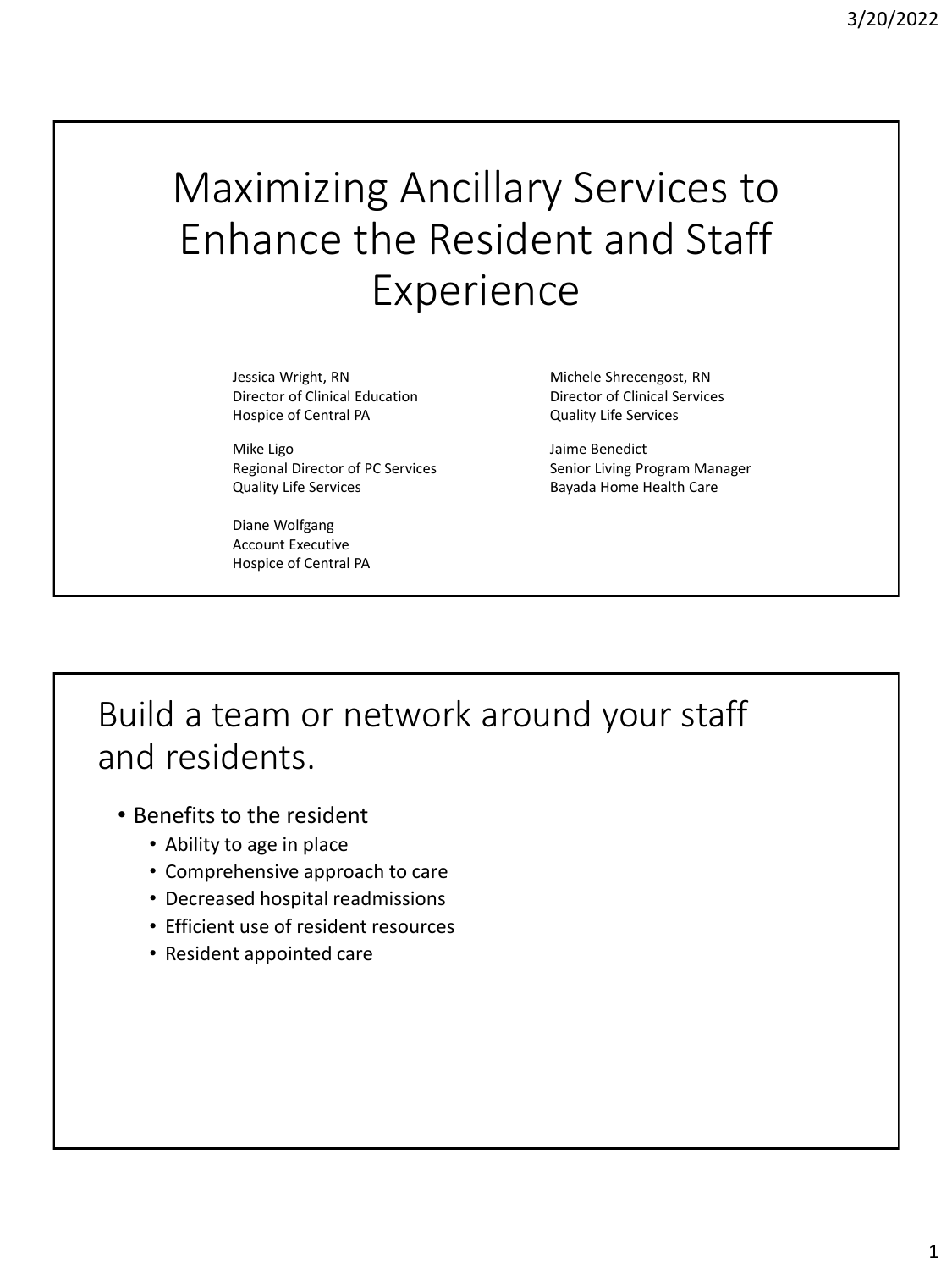### Build a team or network around your staff and residents.

- Advantages to staff
	- Decreased physical stress
	- Decreased emotional stress
	- Increased job satisfaction
	- Improved staff to resident relationships
	- Clinical resources and collaboration

## Build a team or network around your staff and residents.

- Advantages to the PC/AL Provider
	- increased Census
	- Decreased hospital readmissions
	- New referral sources
	- Ability to provide and market more services
	- Staff relief retention
	- Increase in resident satisfaction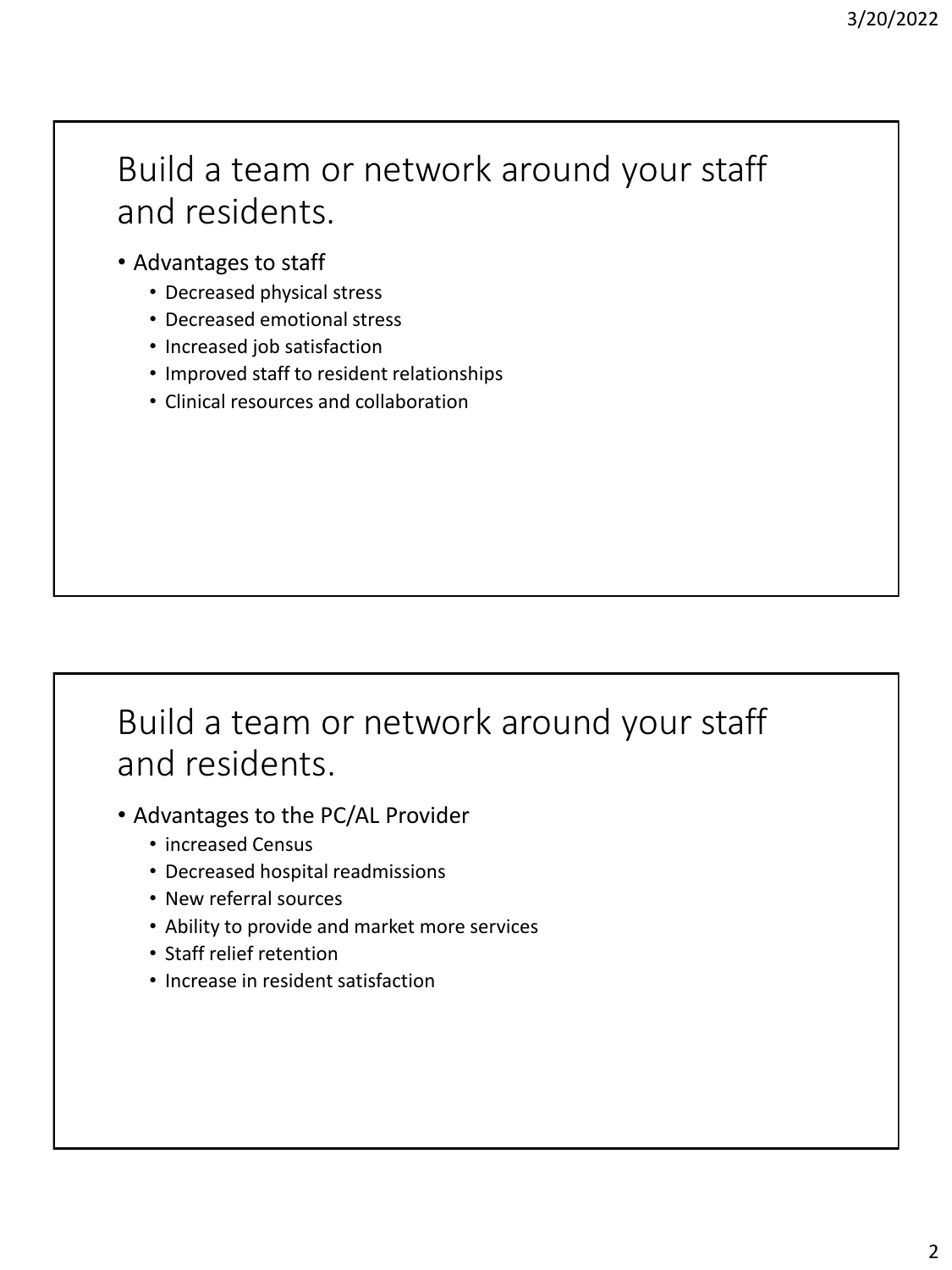## Ancillary Services

- Home Health
- Hospice
- Skilled Nursing
- PCP
- Physician extenders

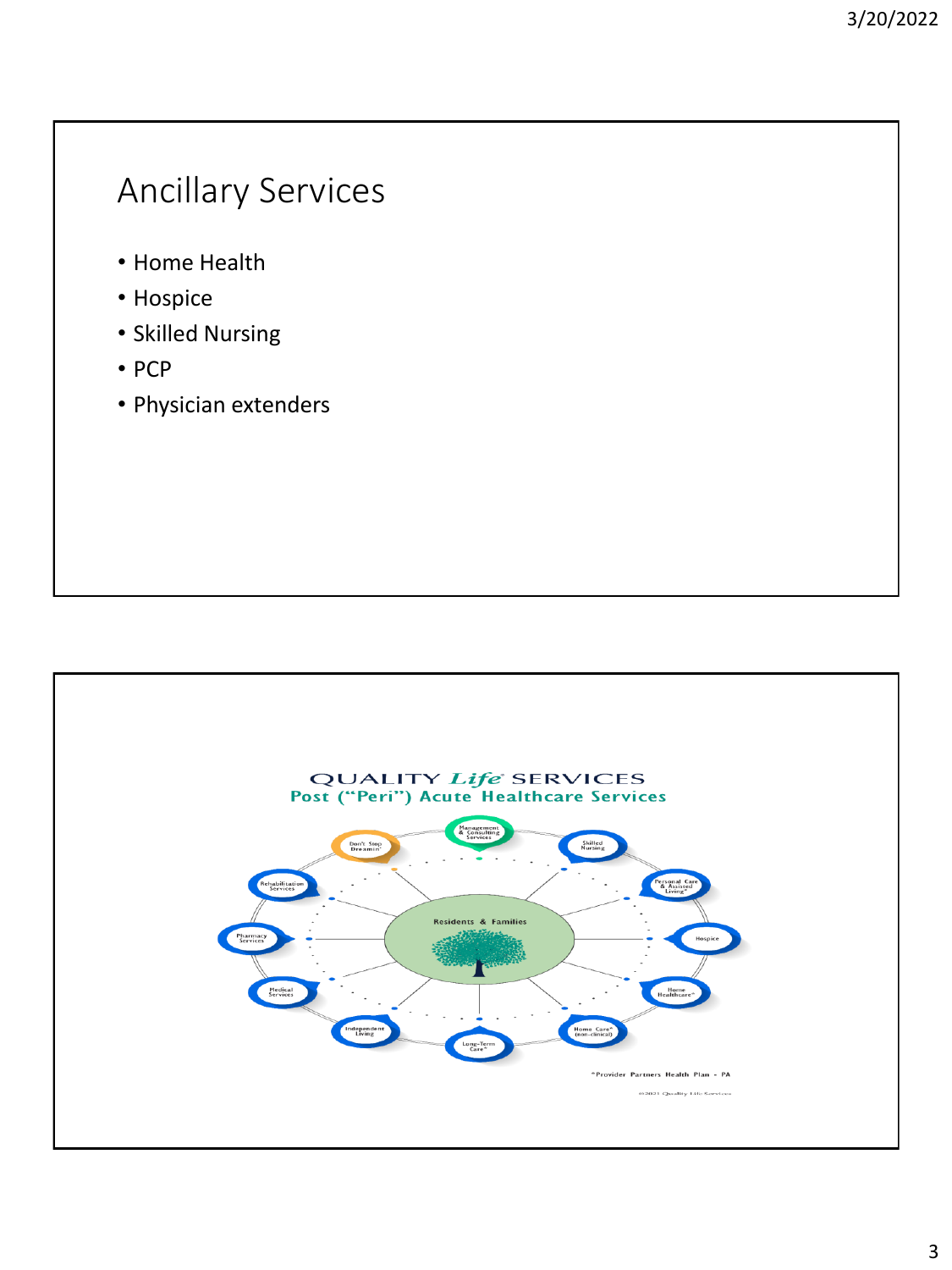

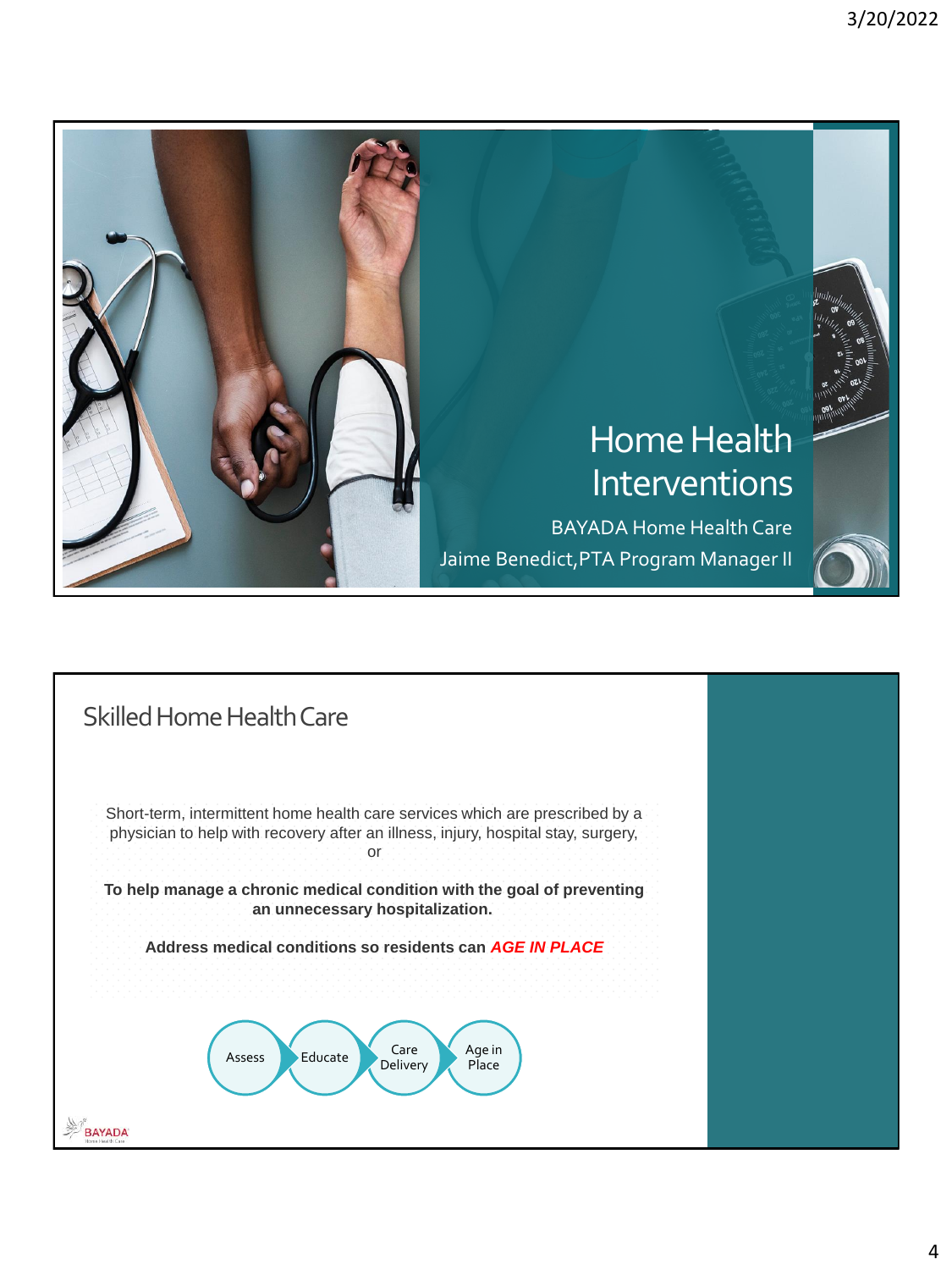

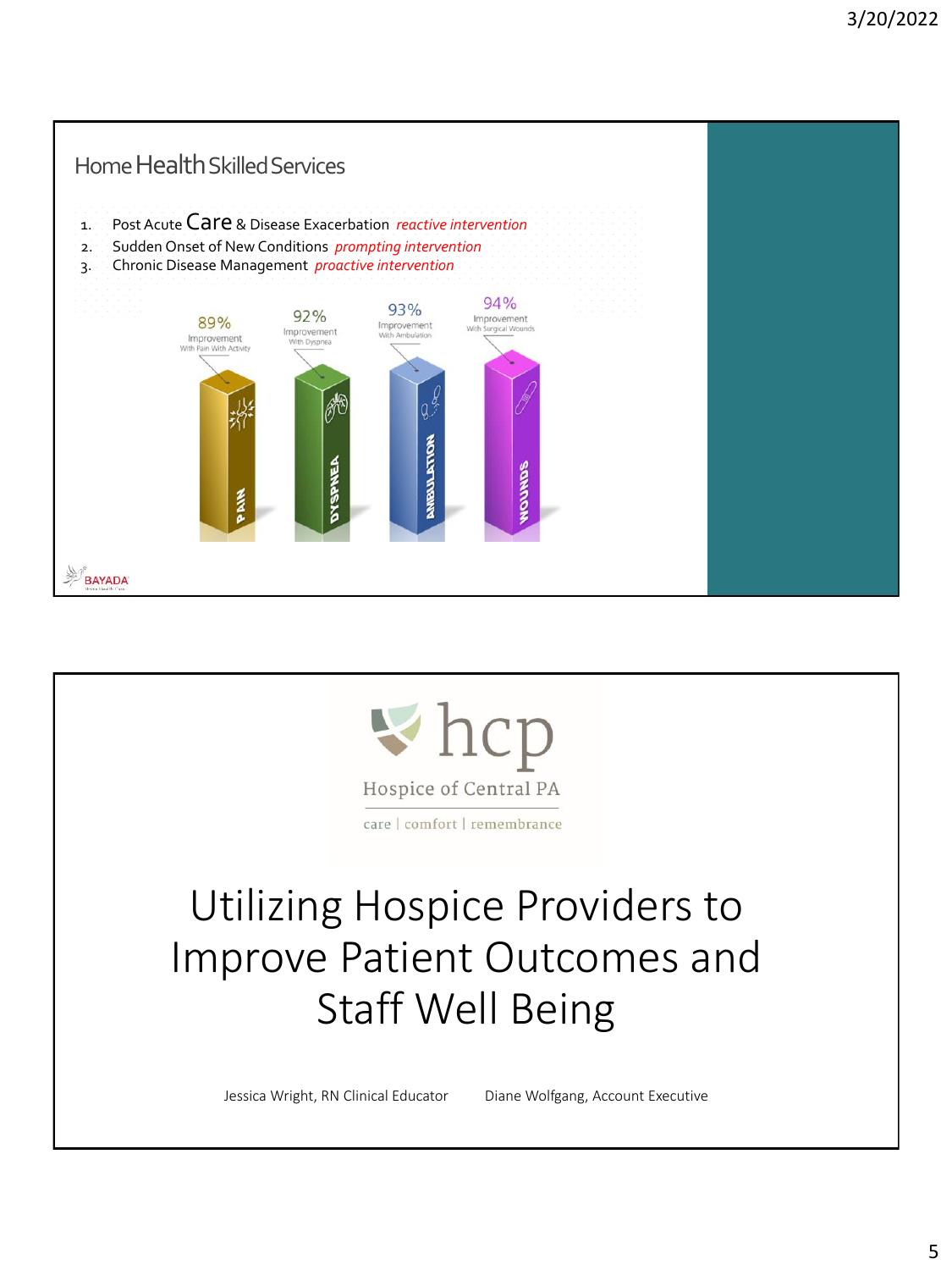• Nearly 1 in 5 older adults die in nursing facilities.

An expert panel opinion for the of the Agency for Health Care Policy and Research revealed that "frail, elderly persons, especially those in care facilities need special attention regarding their pain management"  $_1$ 

• Hospice is a consult

Just as you might utilize a neurology consult for neurological conditions, or a nephrologist for kidney disease; hospice is consulted for the symptom and emotional burden as it relates to end of life.



- Eligibility poster references common hospice diagnoses, and what signs/symptoms to look for as it relates to that particular diagnosis
- Can be utilized by all staff, not just clinical
- Frame of references, but for any questions/concerns a consult can be placed for an official evaluation for hospice eligibility



 $\blacktriangleright$  hcp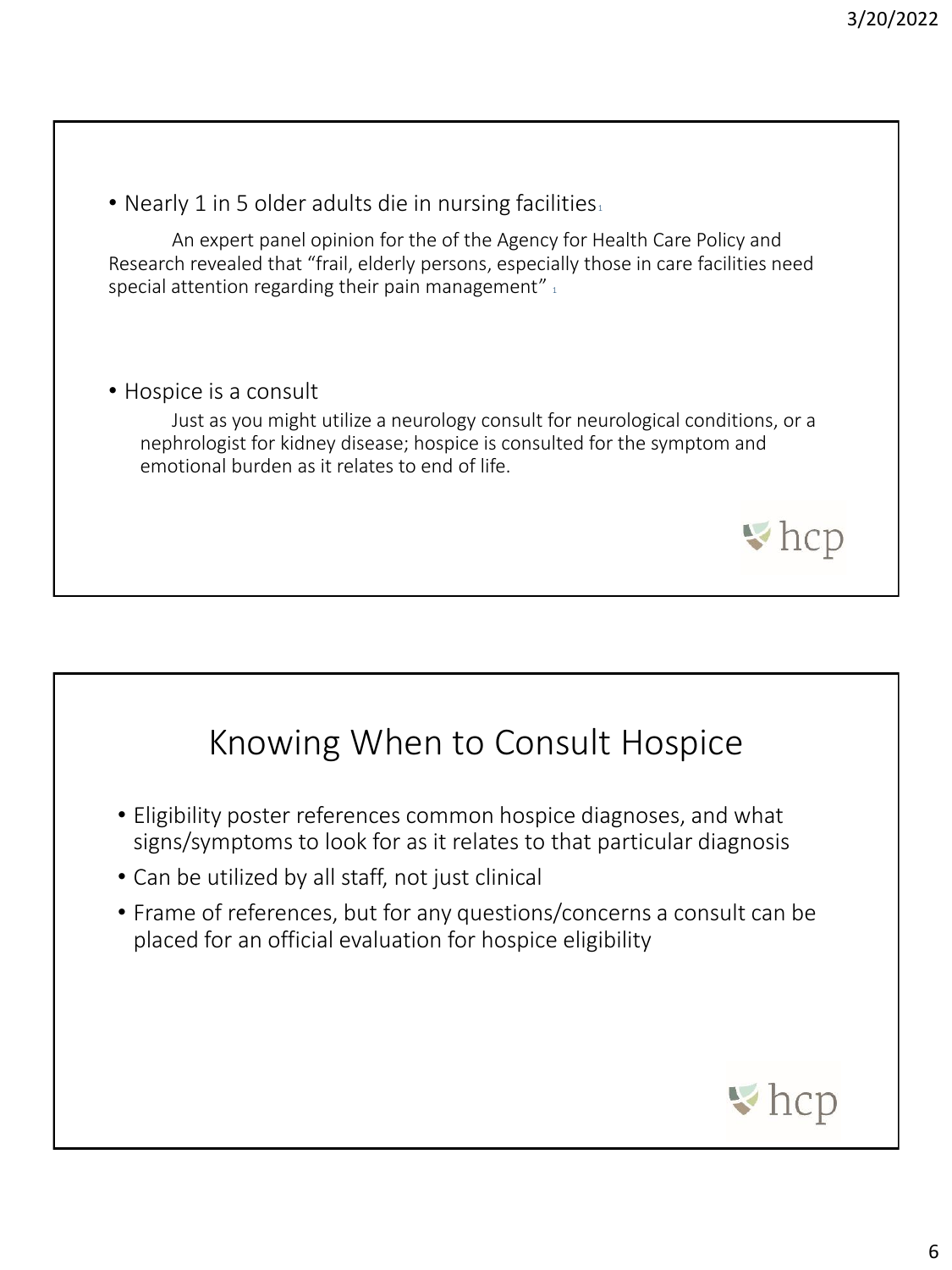#### Resident Outcomes and Family's Perception • " Recent research suggests that hospice enrollment is associated with higher quality symptom assessment and management and with lower rates of hospitalizations". *Death is a process, not an event.* Utilizing the hospice benefit for your residents is an extra layer of support for the staff and the resident. Our nurse is completing a full assessment weekly and making medication recommendations based on their findings. Our CNA's have the experience and time to provide high quality personal care. Our social workers are investigating emotional/financial/caregiving burdens, and our chaplains are providing spiritual care throughout their journey. When a person is able to be cared for so holistically, their outcomes improve exponentially.  $\blacktriangleright$  hcp

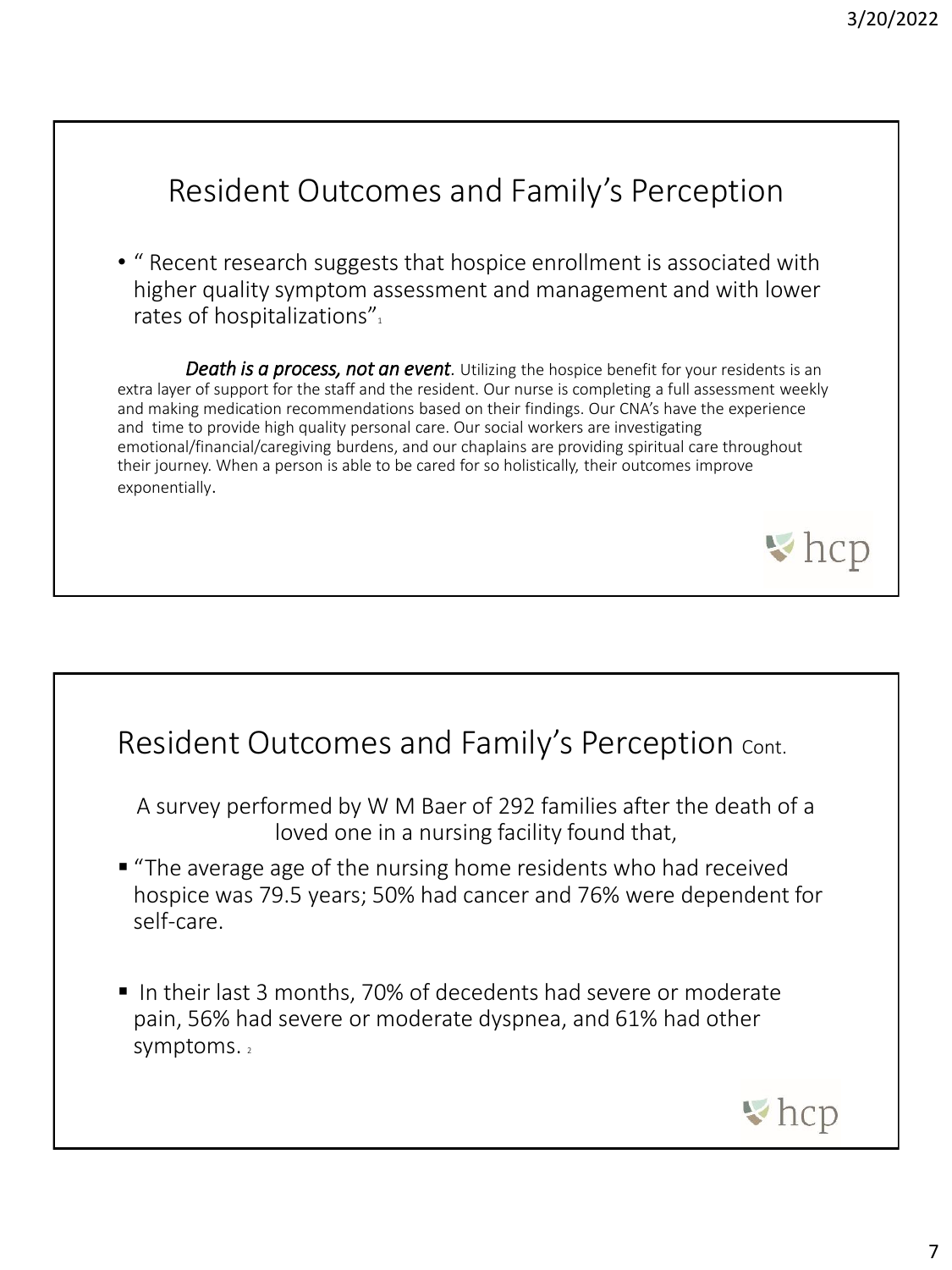



Dying residents' emotional needs included care for moderate or severe depression (47%), anxiety (50%), and loneliness (35%).

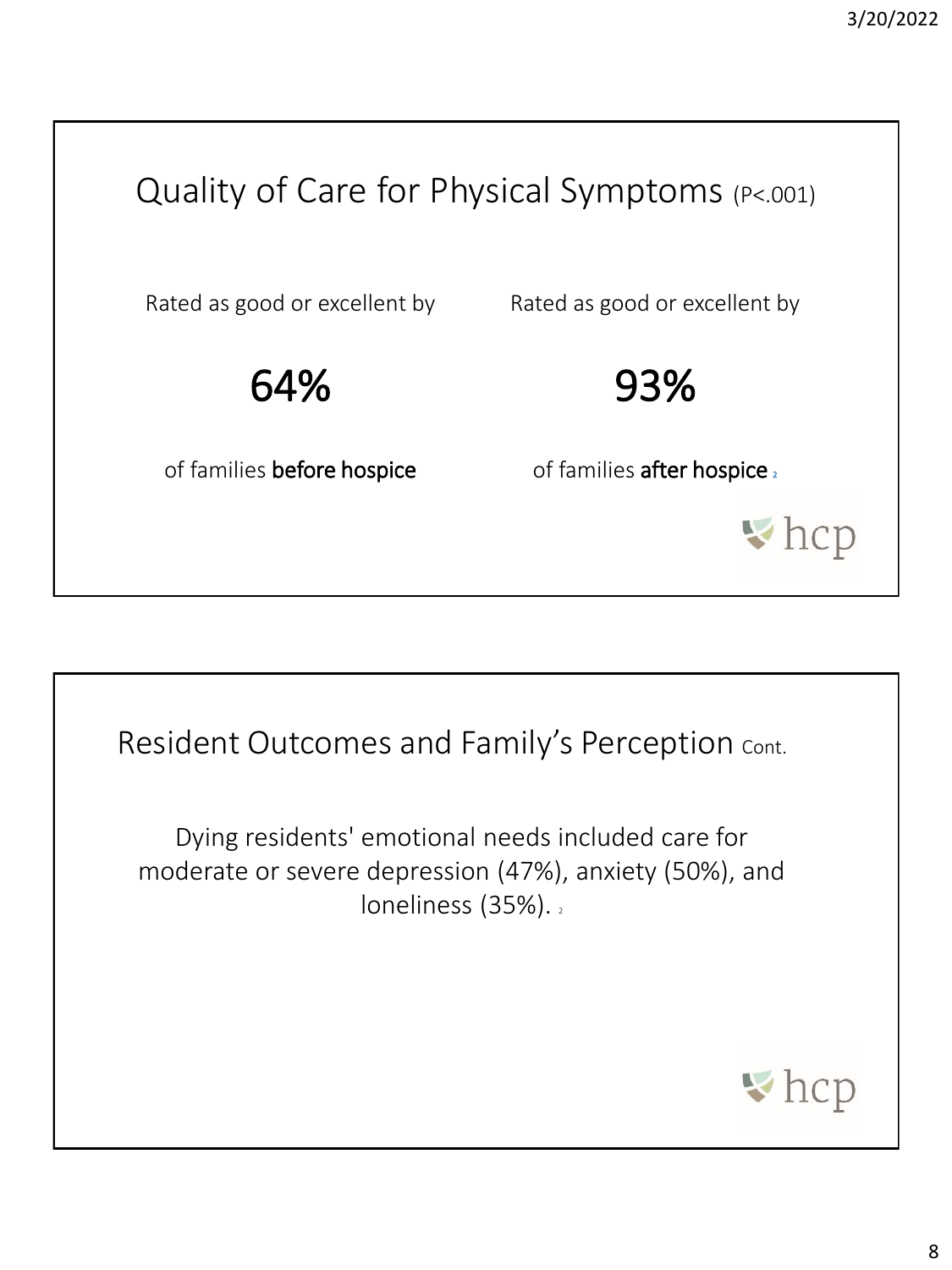

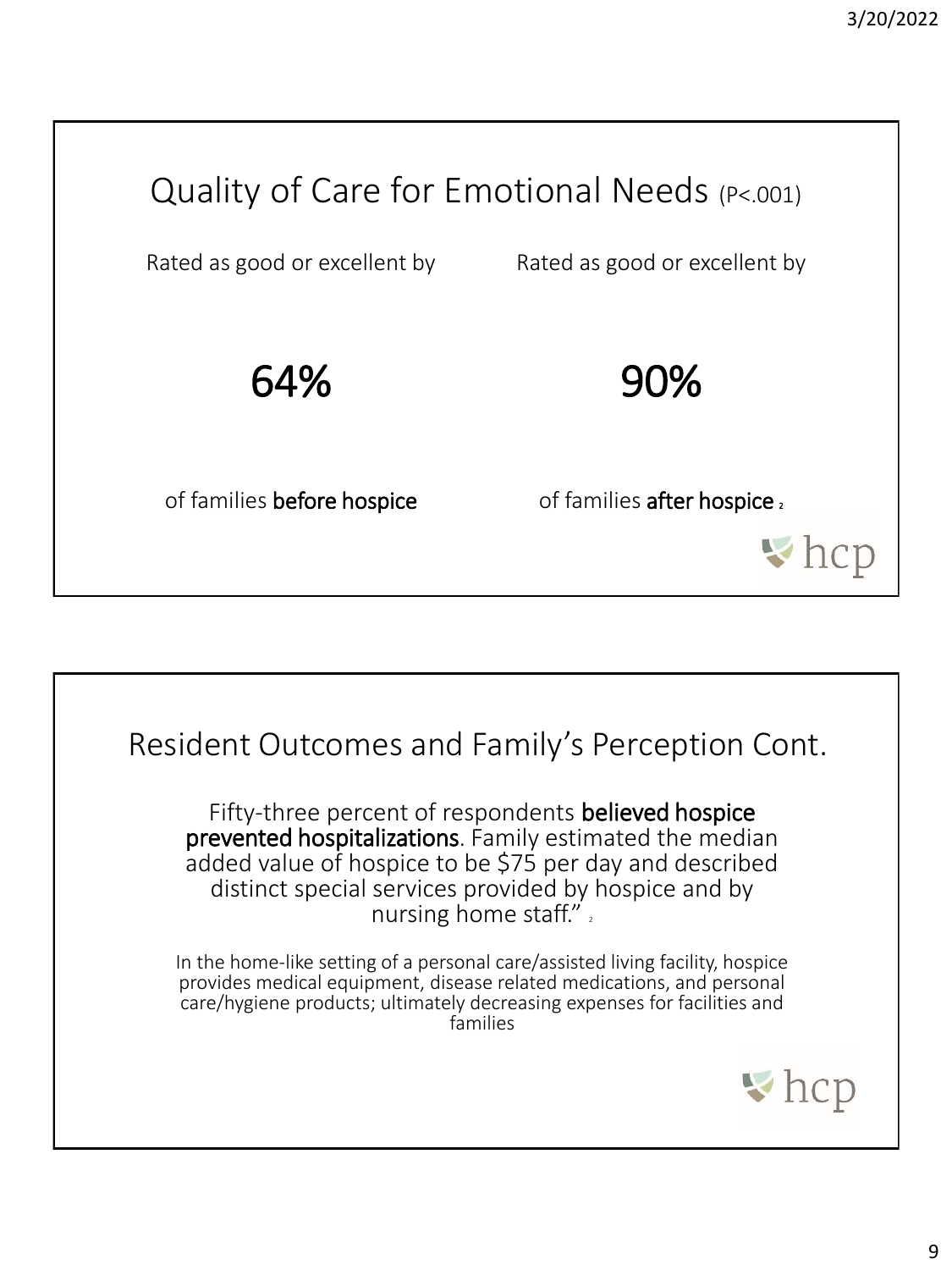#### Resident Outcomes and Family's Perception Cont.

• The conclusion of that survey was that family members believe that "hospice improves quality of care for symptoms, reduces hospitalizations, and adds value and services for dying nursing home residents"...

We're Better Together

#### Another Added Benefit..

To improve your resident's quality of life there is a regulation that allows residents with decreased functional ability on hospice services to be excused for fire drill participation

Residents who are not under the care of hospice are required to participate in fire drills, regardless of how sick or incapacitated they may be



 $\blacktriangleright$  hcp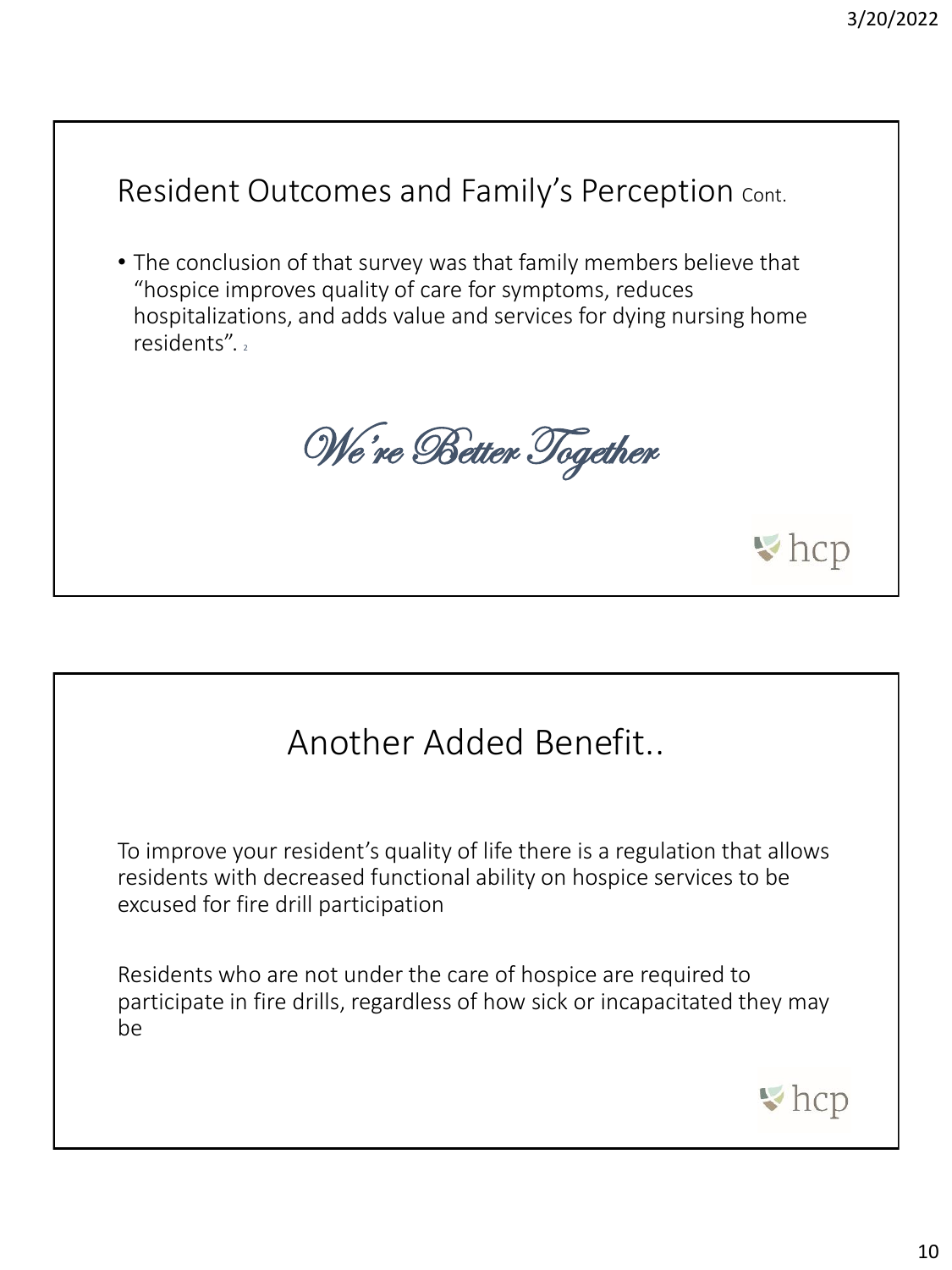## Allowing Residents to Age in Place

- Weekly assessments from a registered nurse who is collaborating with a physician to make recommendations related to initiating medications, medication reconciliation, and care techniques
- $\blacksquare$  DMF
- Nursing aide service to provide high quality personal care up to 5 days a week
- Social workers to assess and anticipate psycho-social, financial, caregiving concerns

## Improving Staff Well Being

- A published article by Kathrin Boerner, PHD revealed that, "Grief reactions of staff reflected many of the core grief symptoms reported by bereaved family caregivers in a large-scale caregiving study. Feelings of being "not at all prepared" for the death and struggling with "acceptance of death" were prevalent among staff. Grief was more intense when staff-patient relationships were closer, care was provided for longer, and staff felt emotionally unprepared for the death." $\frac{1}{3}$
- That same study concluded that, "Grief symptoms like those experienced by family caregivers are common among direct care workers following patient death. Increasing preparedness for this experience via better training and support is likely to improve the occupational experience of direct care workers, and ultimately allow them to provide better palliative care in nursing homes and homecare" $\frac{3}{2}$



 $\blacktriangleright$  hcp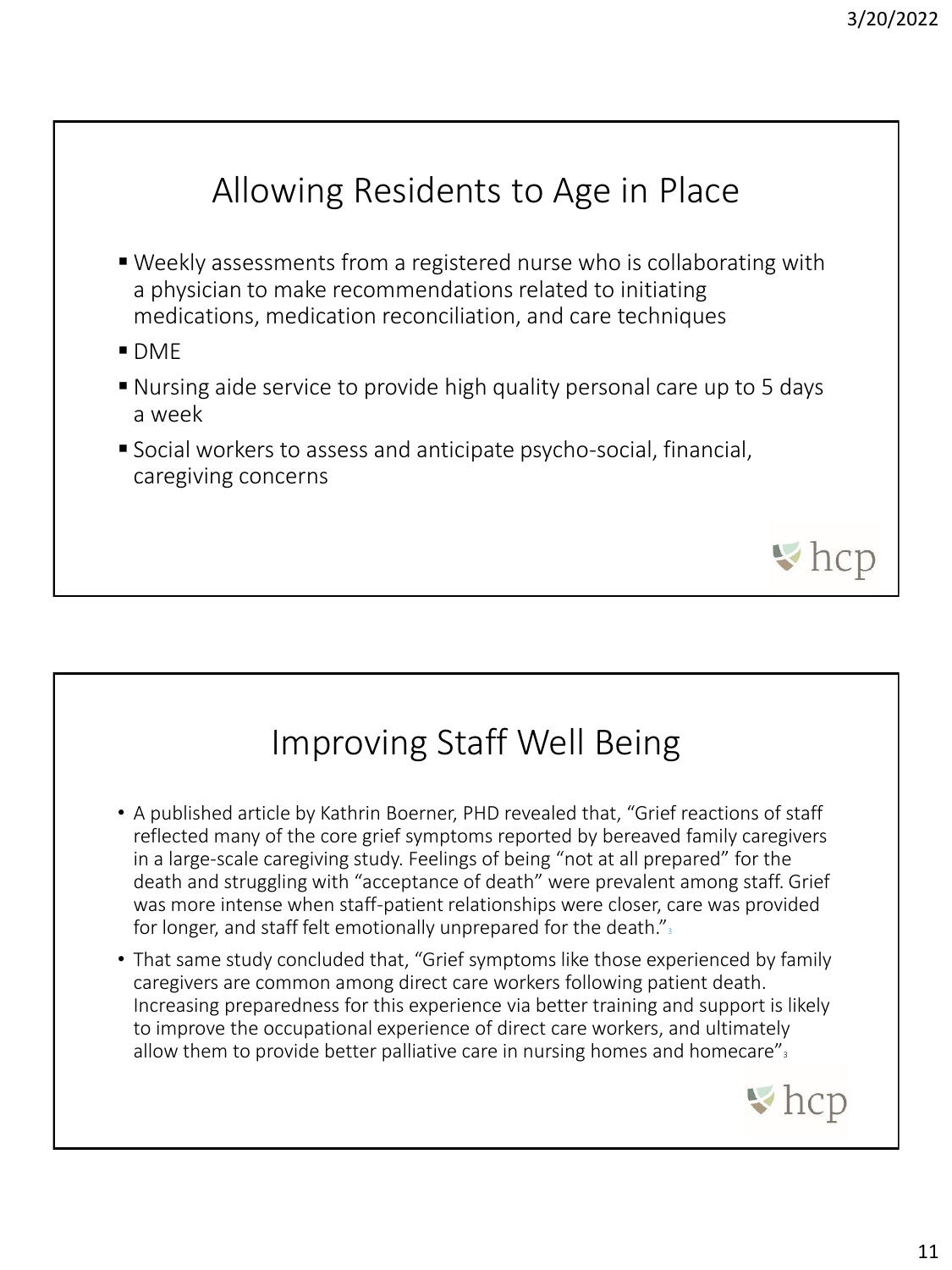## Improving Staff Well Being

- As part of the healthcare system, the previous slides information is probably not surprising to you. You have likely experienced the death of a resident with whom you have created a bond. Another benefit of utilizing hospice, is the bereavement support offered. This is available for up to 13 months after a resident's passing, and is available not only to their families, but the staff that cared for them.
- HCP's Journey Program offers grief support to anyone in the community who has lost a loved one, free of charge, regardless of whether they were cared for by HCP's Hospice Program.
- HCP's Journey Program offers staff education on grief-related topics, as well as one-time staff support sessions to address significant facility losses and how to manage grief as a professional in the workplace.